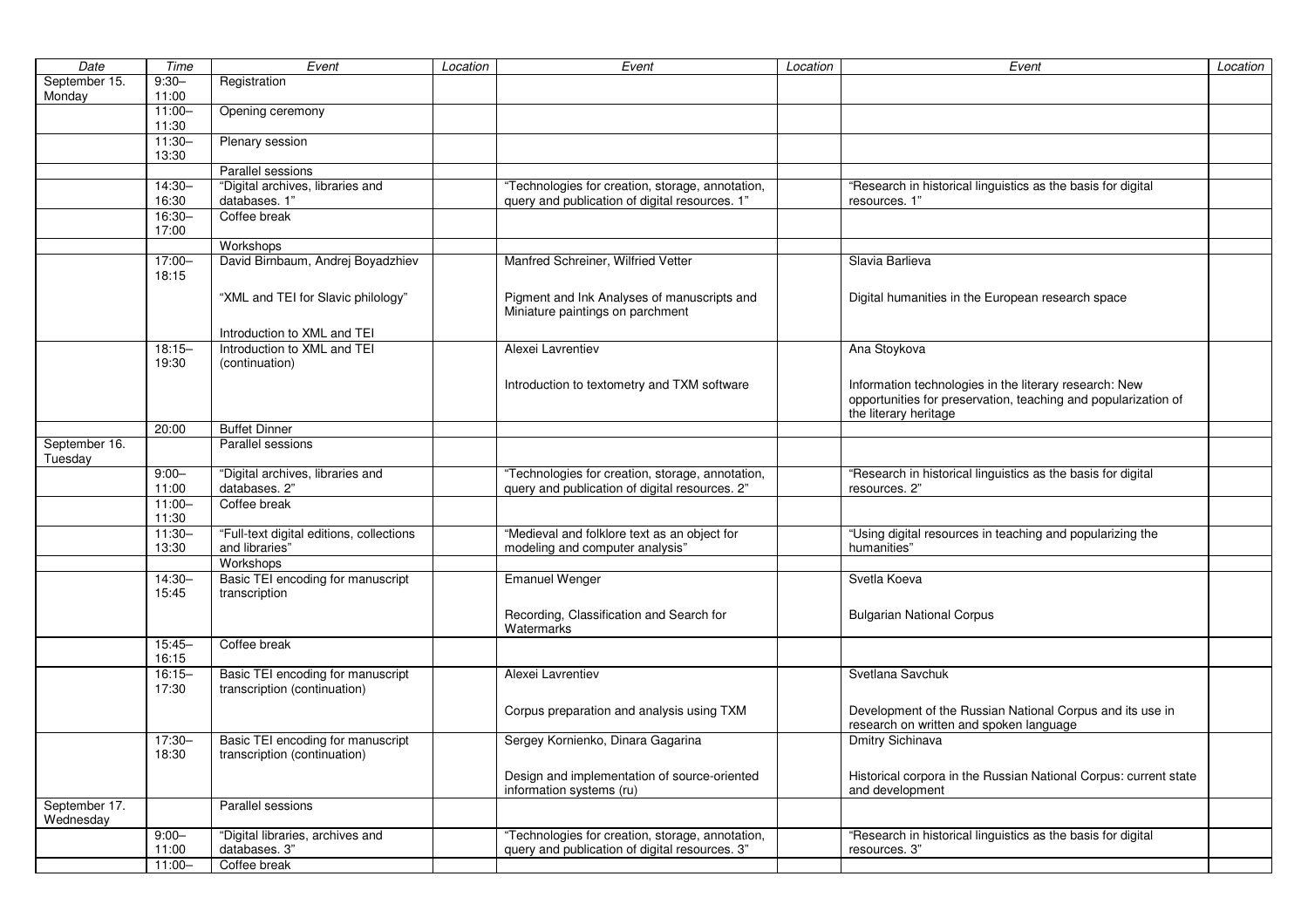|                           | 11:30              |                                                                                                |                                                                                                                          |                                                                                                                                                                      |  |
|---------------------------|--------------------|------------------------------------------------------------------------------------------------|--------------------------------------------------------------------------------------------------------------------------|----------------------------------------------------------------------------------------------------------------------------------------------------------------------|--|
|                           | $11:30-$<br>13:30  | "Digital resources as the basis for<br>historico-philological and textological<br>research. 1" | "Source criticism, archaeographic,<br>codicological, and textological research as the<br>basis for digital resources. 1" | "Computer lexicography"                                                                                                                                              |  |
|                           |                    | Workshops                                                                                      |                                                                                                                          |                                                                                                                                                                      |  |
|                           | $14:30-$<br>15:45  | Basic TEI encoding for manuscript<br>description                                               | Sergey Kornienko, Dinara Gagarina                                                                                        | Dmitry Sichinava                                                                                                                                                     |  |
|                           |                    |                                                                                                | Design and implementation of source-oriented<br>information systems (continued)                                          | Historical corpora in the Russian National Corpus: current state<br>and development (continued)                                                                      |  |
|                           | $15:45 -$<br>16:15 | Coffee break                                                                                   |                                                                                                                          |                                                                                                                                                                      |  |
|                           | $16:15 -$<br>17:30 | Basic TEI encoding for manuscript<br>description (continued)                                   | Sergey Kornienko, Dinara Gagarina                                                                                        | Oleg Zholobov                                                                                                                                                        |  |
|                           |                    |                                                                                                | Design and implementation of source-oriented<br>information systems (continued)                                          | Reflexes of t-forms in the history of Slavic verb (ru)                                                                                                               |  |
|                           | $17:30 -$<br>18:30 | Basic TEI encoding for manuscript<br>description (continued)                                   |                                                                                                                          | Roman Krivko                                                                                                                                                         |  |
|                           |                    |                                                                                                |                                                                                                                          | New data on Russian historical phonology in the 11th - early<br>12th centuries: stages of the loss of reduced vowels and<br>palattalized/non-palatalized correlation |  |
| September 18.<br>Thursday |                    | Parallel sessions                                                                              |                                                                                                                          |                                                                                                                                                                      |  |
|                           | $9:00 -$<br>11:00  | "Digital resources as the basis for<br>historico-philological and textological<br>research. 1" | "Source criticism, archaeographic,<br>codicological, and textological research as the<br>basis for digital resources. 2" |                                                                                                                                                                      |  |
|                           | $11:00 -$<br>11:30 | Coffee break                                                                                   |                                                                                                                          |                                                                                                                                                                      |  |
|                           | $11:30-$<br>12:30  | Closing ceremony                                                                               |                                                                                                                          |                                                                                                                                                                      |  |
|                           | $14:00 -$<br>18:30 | Social program                                                                                 |                                                                                                                          |                                                                                                                                                                      |  |
| September 19.<br>Friday   |                    | Social program                                                                                 |                                                                                                                          |                                                                                                                                                                      |  |
| September 20.<br>Saturday |                    | Departure                                                                                      |                                                                                                                          |                                                                                                                                                                      |  |

### *Plenary session*

*September 15. Monday. 11:30-13:00* 

- 1. Svetlina Nikolova. Multilingual Digital Collections in Cyrillic Script and their Value for Comparative History of Medieval Europe (Content, Accessibility and Problems of Future Development) (ru)
- 2. Barbara Sonnenhauser, Jürgen Fuchsbauer. Corpus-based analysis of changing norms. Tracing the Live of Paraskeva of Tărnovo from Middle Bulgarian Church Slavonic to Balkan Slavic (en)
- 3. Kirill Maksimovich. Electronic Database of German Through Polish Intermediated Loanwords in the history of the East Slavic Languages (Oldenburg-Mannheim, Germany) (ru)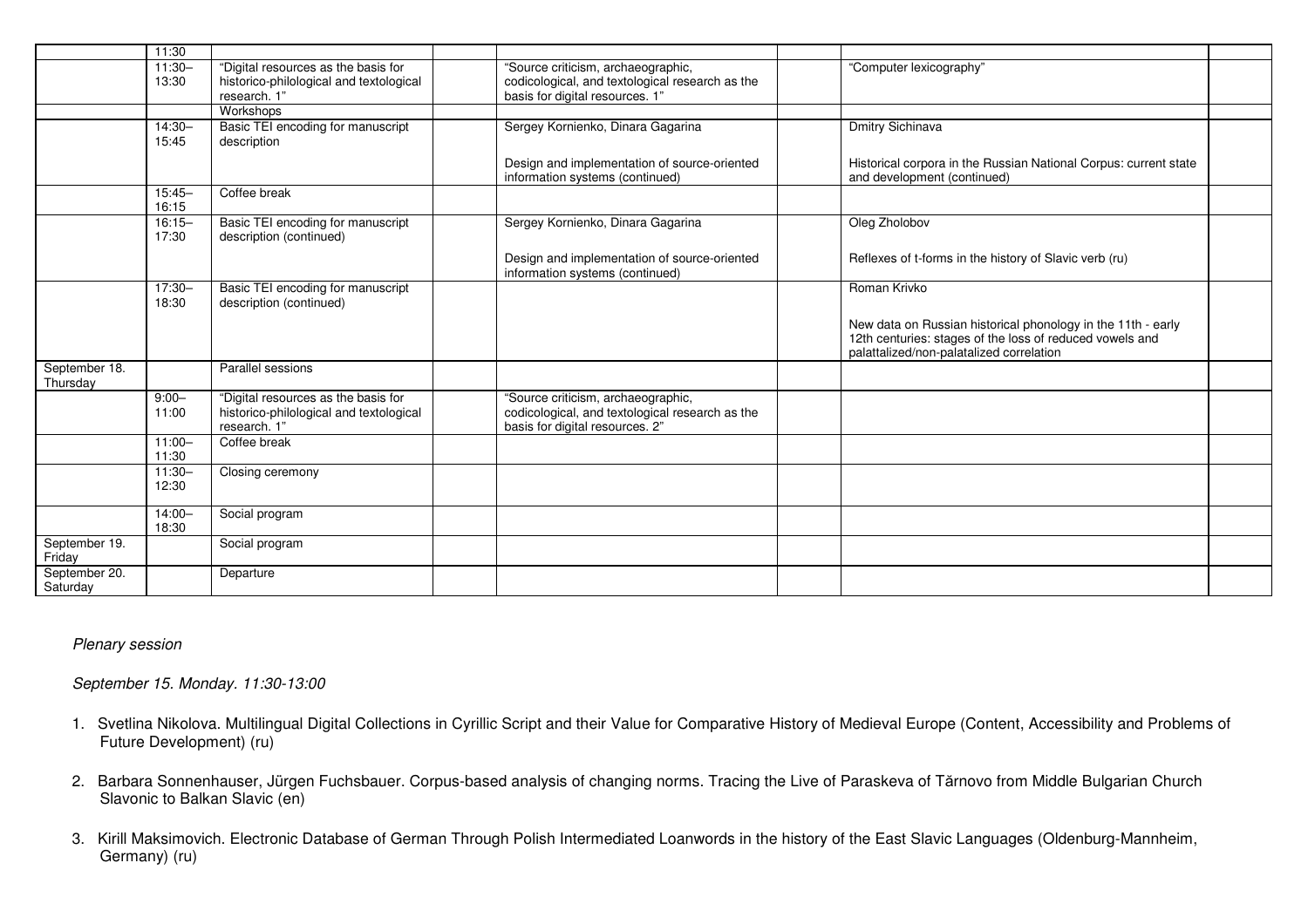4. David J. Birnbaum. Collating the Rus′ Primary Chronicle (Povest′ vremennyx let) (en)

*Digital archives, libraries, and databases. 1* 

## *Monday, September 15. 14:30-16:30*

- 1. Yury Belyankin. Complicated issues of the description of manuscripts in the database «Rare and unique books of the Russian Federation» (ru)
- 2. Elena Dergacheva-Skop, Andrey Borodikhin. Siberian Old Belief «live» libraries as a part of electronic resource «Book Monuments of Siberia» (ru)
- 3. Inna Shilova. Research set in «Siberian records» digital library (Siberian collections of Prolog) (ru)
- 4. Yulia Dracheva, Polina Zadumina. Electronic corpus of regional texts "Circle of Life": typology problems (ru)
- 5. Sergey Kornienko, Dinara Gagarina. History-oriented information systems based on province periodicals: perm projects (ru)

## *Digital libraries, archives and databases. 2*

*Tuesday, September 16. 9:00-11:00* 

- 1. Alsu Arslanova. To the Question of the set of Electronic Database of the Persian manuscripts' Collection of Kazan (Volga) Federal University (ru)
- 2. Diana Bankova, Kalina Sotirova. Digitization and Exposition of Fine Art Standards, Requirements and Best Practices (bg)
- 3. Natalia Ivanova. The Database "Chronology Novgorod chronicles XI mid. XV centuries" as a research instrument of chronological systems of the northwestern Russian lands
- 4. Yury Svyatets. Design of the Web version of a complex of acts of Ruthenian (Volhynian) metrica (1569–1673) (ru)
- 5. Ekaterina Zhdanova, Victor Baranov, Mikhail Klimov, Dmitry Kozhevnikov. Linguageographical information system "Dialect" and modern areal linguistics (ru)

*Digital libraries, archives and databases. 3* 

### *Wednesday, September 17. 9:00-11:00*

1. Tea Kartvelishvili, Nikoloz Zhgenti. Digitalization and Database of Original Copies of Historical Documents Preserved in National Centre of Manuscripts of Georgia (en)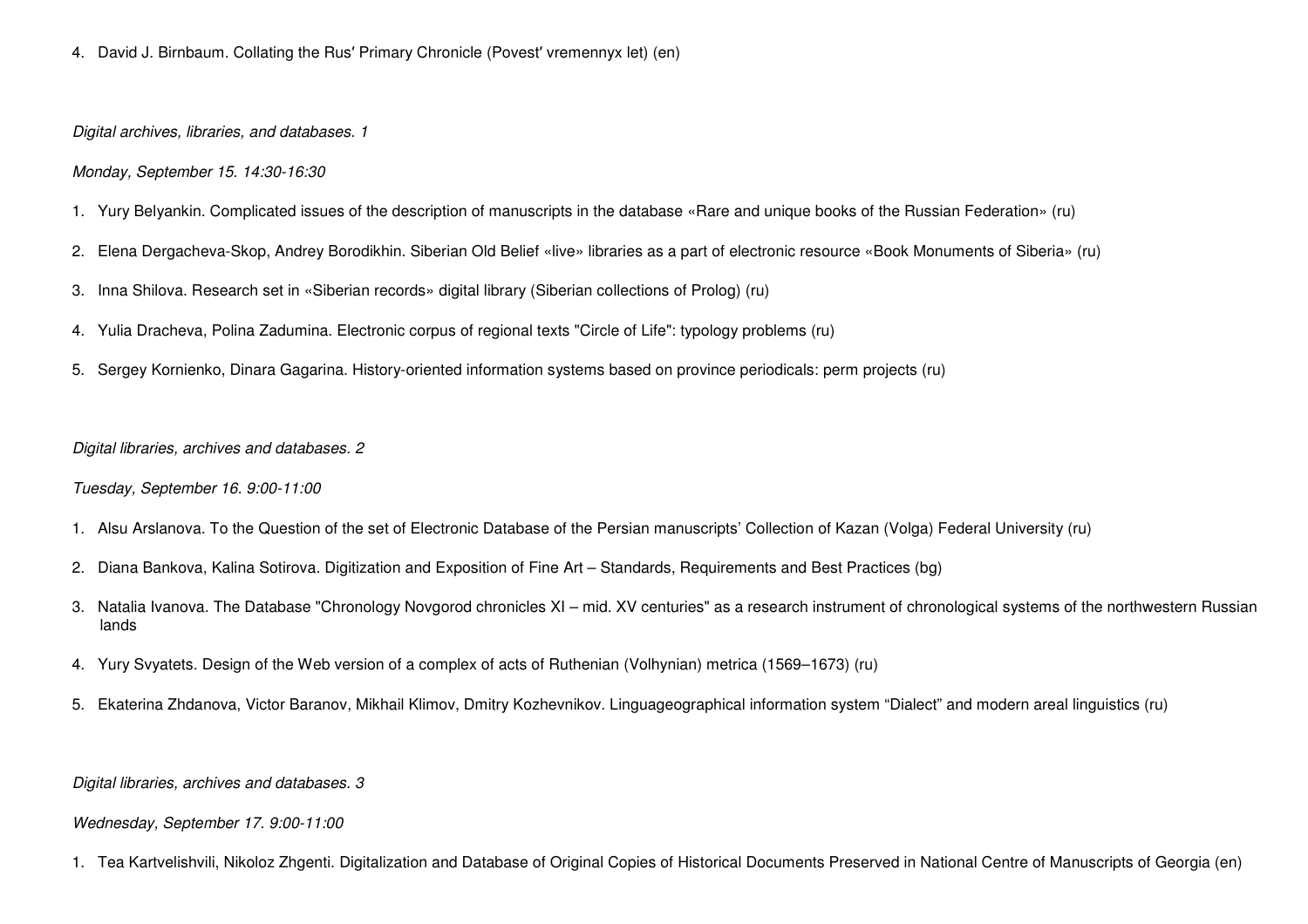- 2. Rodmonga Potapova, Liliya Komalova. On elaboration of annotated databases of the semantic field "aggression" (on materials of Russian and English digital Internetsources) (ru)
- 3. Ruzha Simeonova, Tsvetana Velichkova, Valentin Georgiev. Digitalisation in Scientific Archives of the Bulgarian Academy of Sciences status and perspectives (bg)
- 4. Larissa Soboleva. Digitising of Folklore Archive Terra Incognita of Modern Humanitarian Science (ru)
- 5. Yulia Yumasheva. Representation of archive's finding aids in the electronic environment: source study problems (ru)

*Technologies for creation, storage, encoding, querying, and publication of digital resources. 1* 

# *Monday, September 15. 14:30-16:30*

- 1. Heinz Miklas, Claudia Rapp. The Centre of Image and Material Analysis in Cultural Heritage (CIMA) in Vienna and its Present Activities. Part I: Philology. (en)
- 2. Robert Sablatnig, Ana Čamba. Fabian Hollaus. The Centre of Image and Material Analysis in Cultural Heritage (CIMA) in Vienna and its Present Activities. Part II: Computer Vision. (en)
- 3. Manfred Schreiner, Wilfried Vetter. The Centre of Image and Material Analysis in Cultural Heritage (CIMA) in Vienna and its Present Activities. Part III: Material Analysis (en)
- 4. Evgeny Filimonov. SlaVaComp: COMPuter-aided Research on VAriability in Church SLAvonic New Methodological Approaches within the "Digital Humanities" (en)
- 5. Marina Danshina, Andrey Philippovich. Search of fragments of melodies in the znamenny chants (ru)

*Technologies for creation, storage, encoding, querying, and publication of digital resources. 2* 

*Tuesday, September 16. 9:00-11:00* 

- 1. Artem Andreev. On a method of automatic morphosyntactic annotation of old texts (ru)
- 2. Timofey Arkhangelsky, Ekaterina Mishina, Anna Pichkhadze. The system of digital morphological annotation for Old Russian and Church Slavonic texts and its use in web-resources (ru)
- 3. Svetlana Savchuk. The experience of developing an automatic morphological analyzer for the XVIII-XIXth century texts (ru)
- 4. Sergey Shpirko. On some approach to automation in textology (fuzzy genealogical classification) (ru)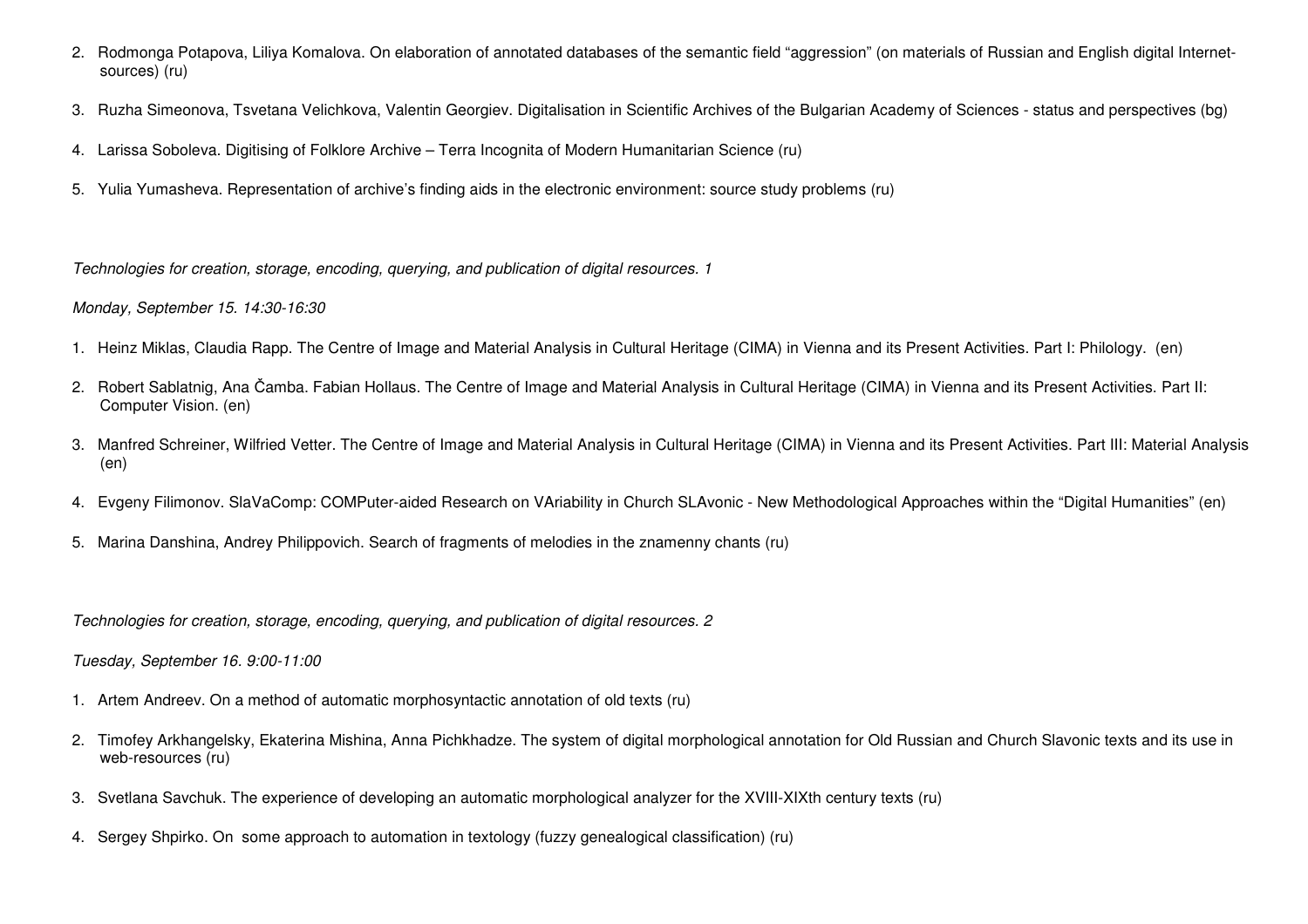*Technologies for creation, storage, encoding, querying, and publication of digital resources. 3* 

*Wednesday, September 17. 9:00-11:00* 

- 1. Elena Rogozina. SCAT digital corpus of hagiographic texts XML-encoding of content structure (ru)
- 2. Galina Sapozhnikova. Researching of Moscow dukes testaments of XIV-XVI cent. by XML technology (ru)
- 3. Tatyana Timchenko. Applying TEI markup for metadata of Court Books of Grand Duchy of Lithuania (digital presentation of the Collection of Court Books of GDL held in Vilnius University Library) (ru)
- 4. Stanislav Mochenov, Mikhail Sharonov, Ekaterina Volkova. Relevancy increase of search request results on the basis of the short summaries of scientific and technical texts (ru)
- 5. Stanislav Mochenov, Mikhail Sharonov, Elena Nikitina, Rustam Akhmetgaliev. About the systemic integrity of the processes of writing the scientific manuscript and retrieving information (ru)

*Research in historical linguistics as the basis for digital resources. 1* 

*Monday, September 15 14:30-16:30* 

- 1. Laysen Abdulkhakova. On reflection of category of verbal aspect in the history of Russian participles (based on the chronicles) (ru)
- 2. Irina Erofeeva. Reflecting processes of formation of ethnic self-consciousness of the Slavs in the derivatives of the names of persons on ethnic and territorial characteristics (ru)
- 3. Neli I. Vasileva. Linguistic peculiarities of the oldest Bulgarian copy of John Climacus's "Ladder of Paradise" (bg)
- 4. Magdalena Abadzhieva. Paulician literature in the 18th century example for literature language with a folklore base (bg)
- 5. Tatyana Ilieva. Cureent state and perspectives of the bulgarian diachronic lexicography: a thematic dictionary of the old Bulgarian language (bg)
- 6. Senem Konedareva. Past imperfect participle as a special device for expressing evidentiality diachronic aspect (bg)

*Research in historical linguistics as the basis for digital resources. 2*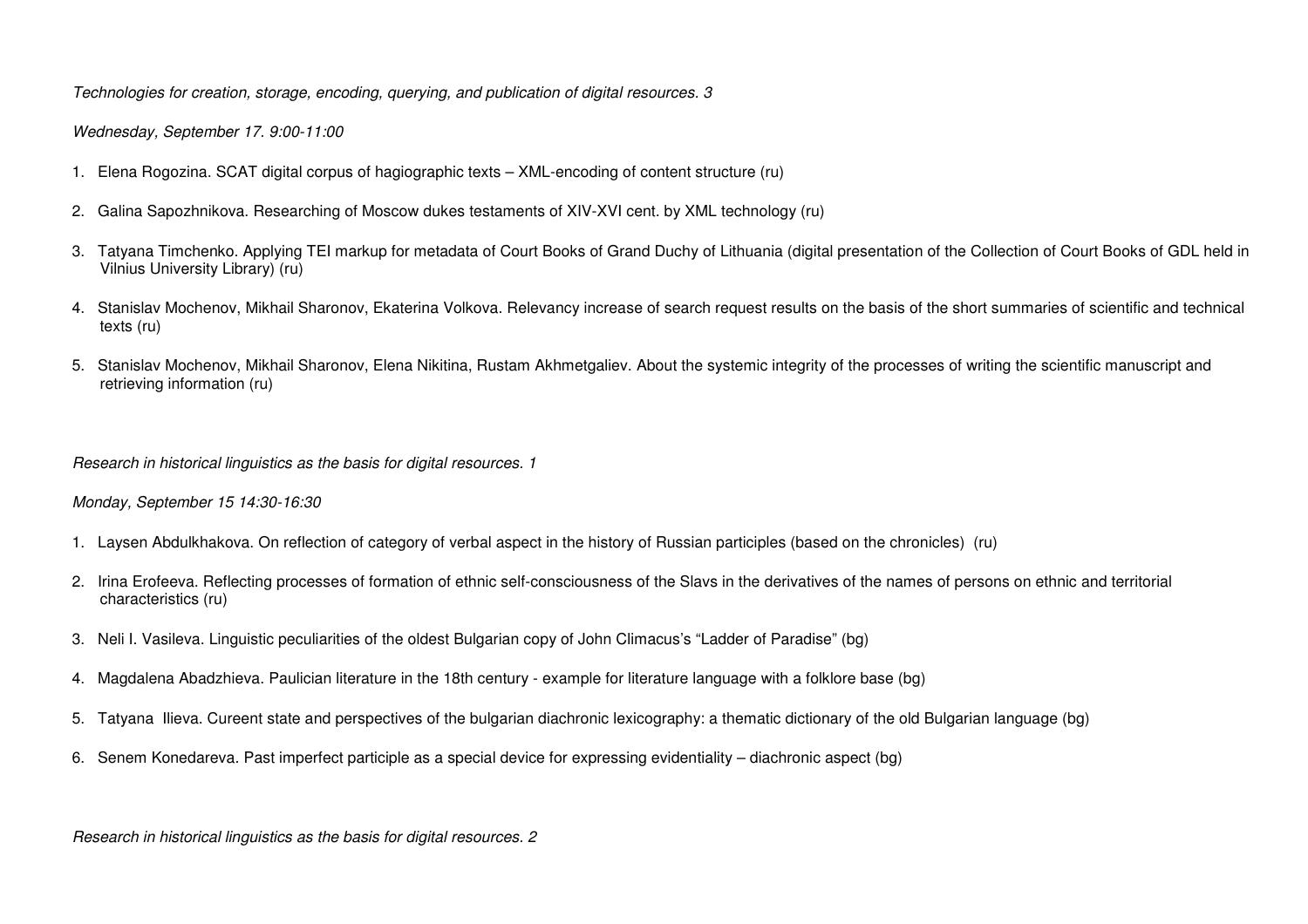*Tuesday, September 16. 9:00-11:00* 

- 1. Anna Kuzovenkova. About the corpus of the Parimeynik Old Russian copies (ru)
- 2. Maria Malygina. О чем говорят пропуски <sup>и</sup> вставки отдельных слов <sup>в</sup> гимнографических текстах (ru)
- 3. Irina Malysheva. On the electronic Corpus variants of Russian XVIII century vocabulary (ru)
- 4. Natalia Nechunaeva, Aleksey Nechunaev. Slavic Menaion Manuscripts from the XI–XIVth cс and Principles of their Classification (ru)
- 5. Natalia Nikolaeva. Factor of translator's linguistic consciousness as a problem of parallel corpus of a translated text and its lexicographic description (ru)

*Research in historical linguistics as the basis for digital resources. 3* 

#### *Wednesday, September 17. 9:00-11:00*

- 1. Tatyana Nikolaeva. Semantic and stylistic transformations of Church Slavonic lexics in the epoch of literary national Russian's building (mid. XVII beg. XIX cc.) (ru)
- 2. Aneta Nikolova. Old Novgorod orthographic system with yer' only (ru)
- 3. Yana Penkova. Towards a few regional differences of syntactic strategies in the XVth century Russian official documents (ru)
- 4. Valentina Petrova. About the language of the Slavic high literacy in the 14-15 century (in the question about so-called «second south Slavic influence») (ru)
- 5. Petya Slavcheva. Descriptive analysis of the South Slavic incunabular edition of Collection for passengers from 1520 (bg)

*Full-text digital editions, collections, and libraries* 

#### *Tuesday, September 16. 11:30-13:30*

- 1. Emanuel Wenger. An Internet Portal for Watermarks (en)
- 2. Alexei Lavrentiev, Elena Markova. From the Holy Grail to the Good Health: a Digital Edition of a 15th Century French Medical Treatise on the BFM Web Portal (en)
- 3. Diana Atanasova. "Hagioslavica": the Digital Editing of Stanislav Menologion (bg)
- 4. Victor Baranov, Regina Anikina, Roman Gnutikov. Model of transcription markup of manuscripts of "Manuscript" system: haplography, dittography, inserts, omissions and comments (ru)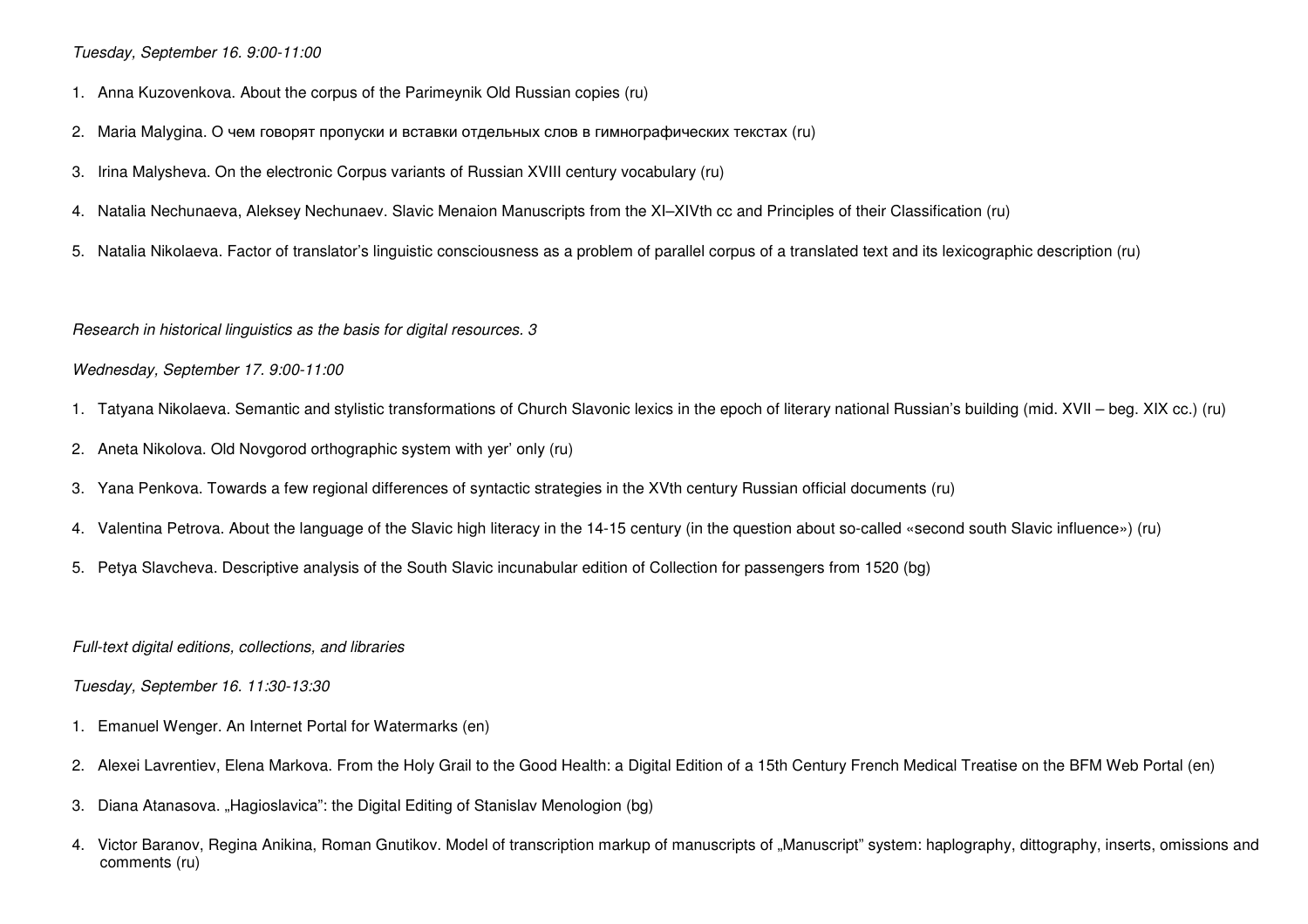5. Anna-Maria Totomanova, Gergana Ganeva. Electronic tools for studying medieval lexis and grammar (bg)

*Medieval and folklore text as an object for modeling and computer analysis* 

*Tuesday, September 16. 11:30-13:30* 

- 1. Maksimilian Alyoshin. The publications of German black-letter in imagologic studies (ru)
- 2. Neli Gancheva. Models for presentation of the Cyrillo-Methodian bibliography in virtual space (bg)
- 3. Andrey Bobev, Lubka Nenova. The Vita of St. Eustathius Plakidas and contemporary technologies (bg)
- 4. Diana Nurbakova, Sergey Rusakov, Vasil Alexandrov. Bayesian estimation of closeness of languages and wedding customs of the Slavs (ru)

*Digital resources as the basis for historico-philological and textological research. 1* 

# *Wednesday, September 17. 11:30-13:30*

- 1. Georgy Minchev. Проблеми <sup>в</sup> електронната обработка <sup>и</sup> издаването на славянски извори. Възможен ли <sup>е</sup> нов текстологичен прочит на Беседа против богомилите на Презвитер Козма? (bg)
- 2. Oleg Zholobov. The Internet-edition of the Troickij sbornik XII–XIII centuries: online indexes of word forms as a tool for linguistic analysis (ru)
- 3. Roman Krivko. Text criticism and corpus technologies: a case of one syntactic Russicism (ru)
- 4. Natalia Nikolenkova. The materials for the Church-Slavonic lexicon of the 16-17th centuries based on the Russian hagiographic texts electronic collection, historical dictionaries and new texts (ru)
- 5. Barbara Lomagistro. Potentiality of the use of digital technologies in the scientific description of the non- homogeneous manuscripts (en)

*Digital resources as the basis for historico-philological and textological research. 2* 

*Thursday, September 18. 9:00-11:00* 

1. Maria Novak. On Peculiarities of New Testament Idioms Searching in Russian National Corpus (ru)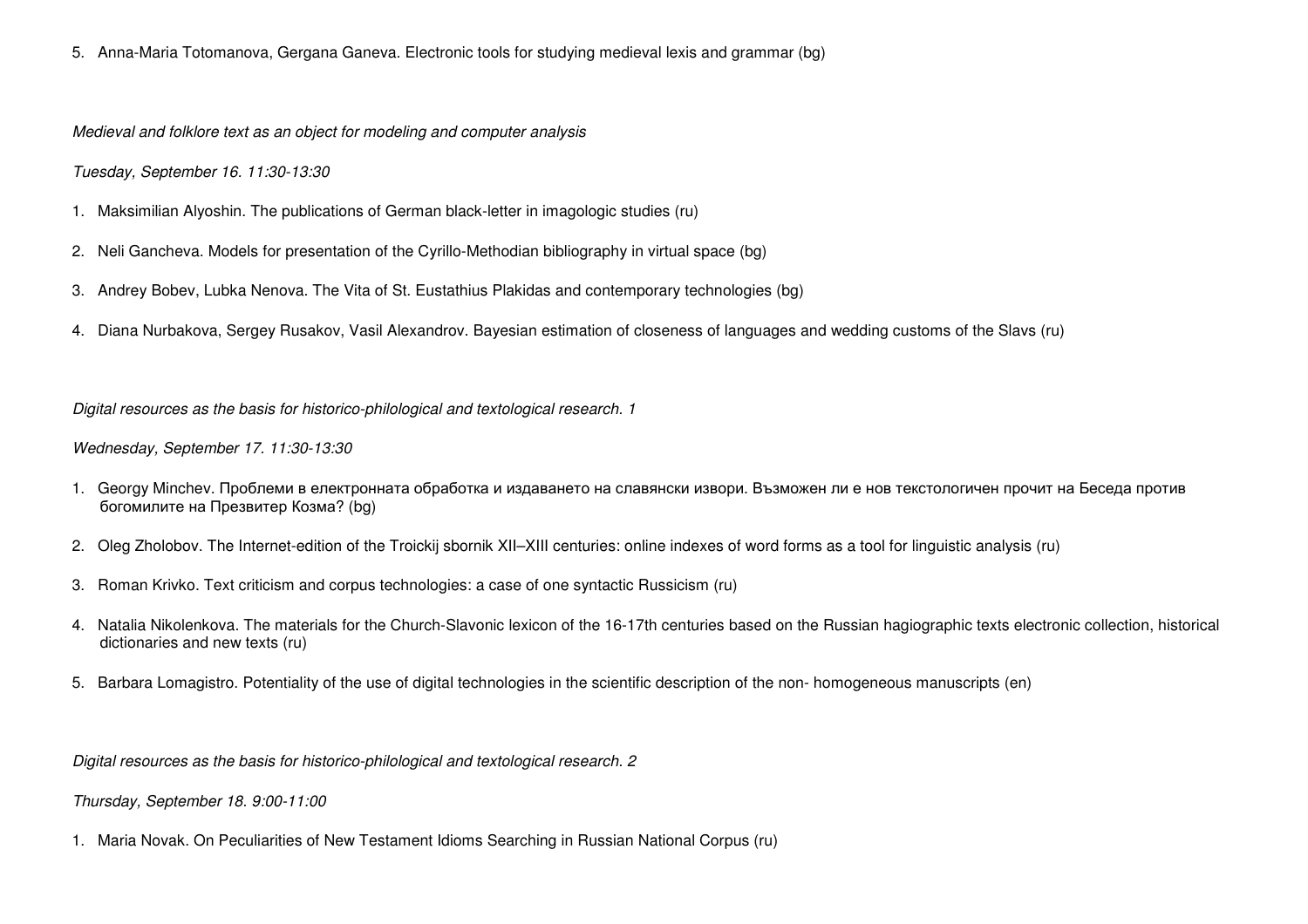- 2. Dmitry Sichinava. The historical corpora within the Russian National Corpus as a diachronic grammar research tool (ru)
- 3. Olga Paymina. Nouns with agent suffix -tel' in the Trinity Miscellany (Russian State Library. Paper 12) among data of the oldest manuscripts (ru)
- 4. Anna Belykh. Word-formative features of the vocabulary "Flora" in Russian dialects of Udmurtia (linguageographical aspect) (ru)
- 5. Helena Bermúdez Sabel. Linguistic variation and manuscript transmission. A case study using XML/TEI (en)

*Source criticism, archaeographic, codicological, and textological research as the basis for digital resources. 1* 

# *Wednesday, September 17. 11:30-13:30*

- 1. Avksenty. Greco-Alexandrian Liturgy of St. Gregory and the problem of authorship (bg)
- 2. Sabka Bogdanova. Archaeographic data on the Euphimy's version of the middle Bulgarian translation of Nikon Chernogorets's "Pandects" (ru)
- 3. Galya Gospodinova. Литургията на св. Василий Велики според славянската ръкописна традиция (XIII–XVII в.) (bg)
- 4. Dmitry Dobrovolsky. Which was the ending of Načalnyji Svod? (ru)
- 5. Kira Kovalenko. The Second Azbukovnik Type: on the Question of Redactions (ru)
- 6. Thomas Daiber. The Liturgy question in the Vita of Methodius (en)

*Source criticism, archaeographic, codicological, and textological research as the basis for digital resources. 2* 

*Thursday, September 18. 9:00-11:00* 

- 1. Tsenka Doseva. Prophet Elijah in the Slavonic hymnographic tradition (bg)
- 2. Veselka Zhelyazkova. The readings from the Book of Exodus in the composition of the Menaion (bg)
- 3. IIlina Luleyska. The way of the monk St. Sabbas in medieval Slavonic manuscripts (preliminary observations on the hagiographic texts) (bg)
- 4. Boyka Mircheva. The copies of Assumption of Cyril the Philosopher in the Scientific Archive of BAS (bg)
- 5. Radoslava Stankova. Models for Analytical Description of Hymnographic Books (bg)